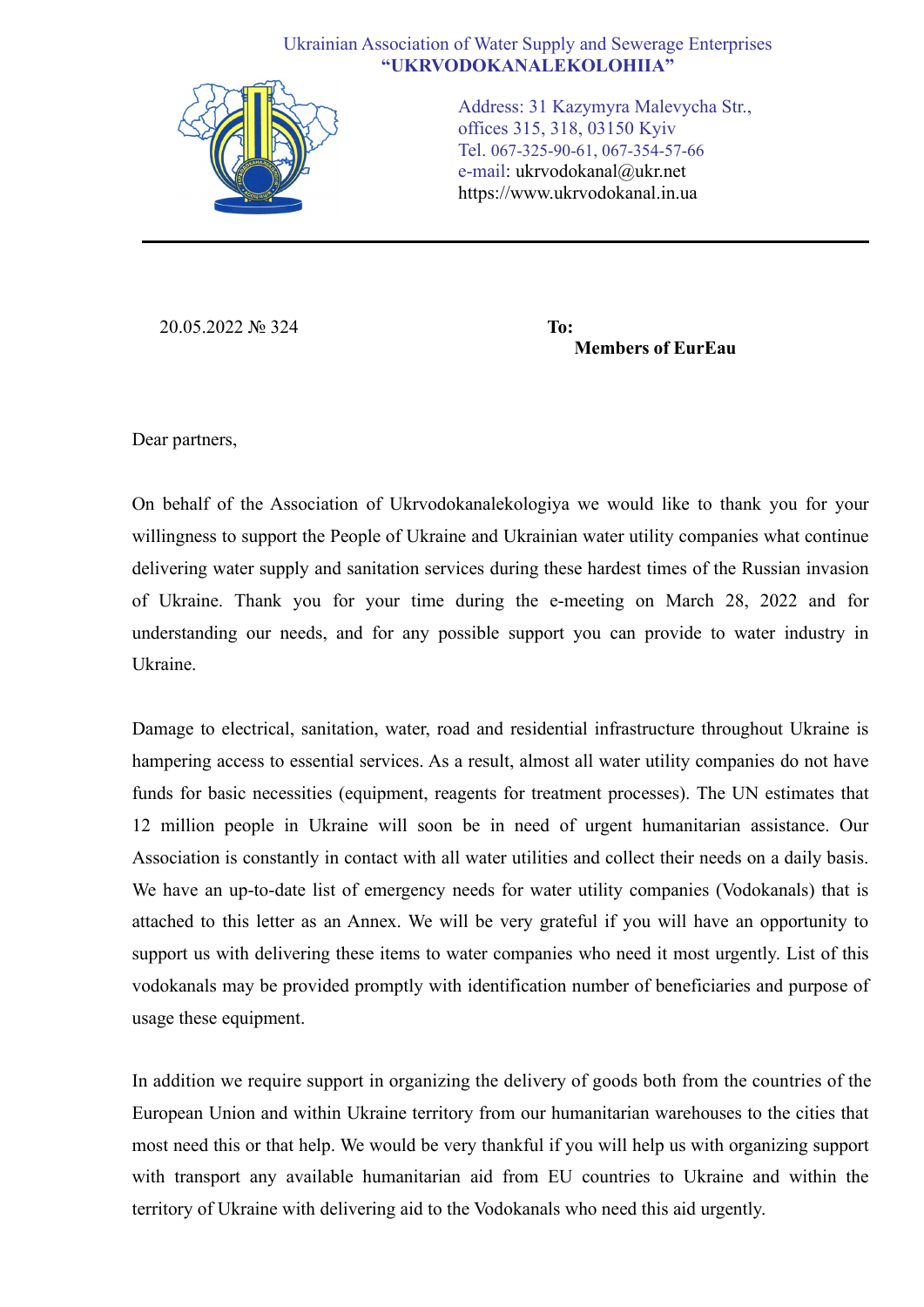We are also grateful to you for the opportunity to share our needs with your members, partners and business organizations that are not indifferent to the fate of Ukrainians.

The humanitarian aid and funds received from all donors will be allocated under strict control to the Ukrainian water utility companies that need it the most with provision proper reports.

**Annex:** 

- List of Emergency list for water utility companies of Ukraine
- Bank account details for Humanitarian Aid.

**President of the Association Ukryodokanalekolohiia**<br> **Ukryodokanalekolohiia**<br>
Dmytro **NOVITSKY** 

Please do not hesitate to contact Artem Safinats for any clarifications: m: +380967526249 Email: a.safiants@umip-pmsu.org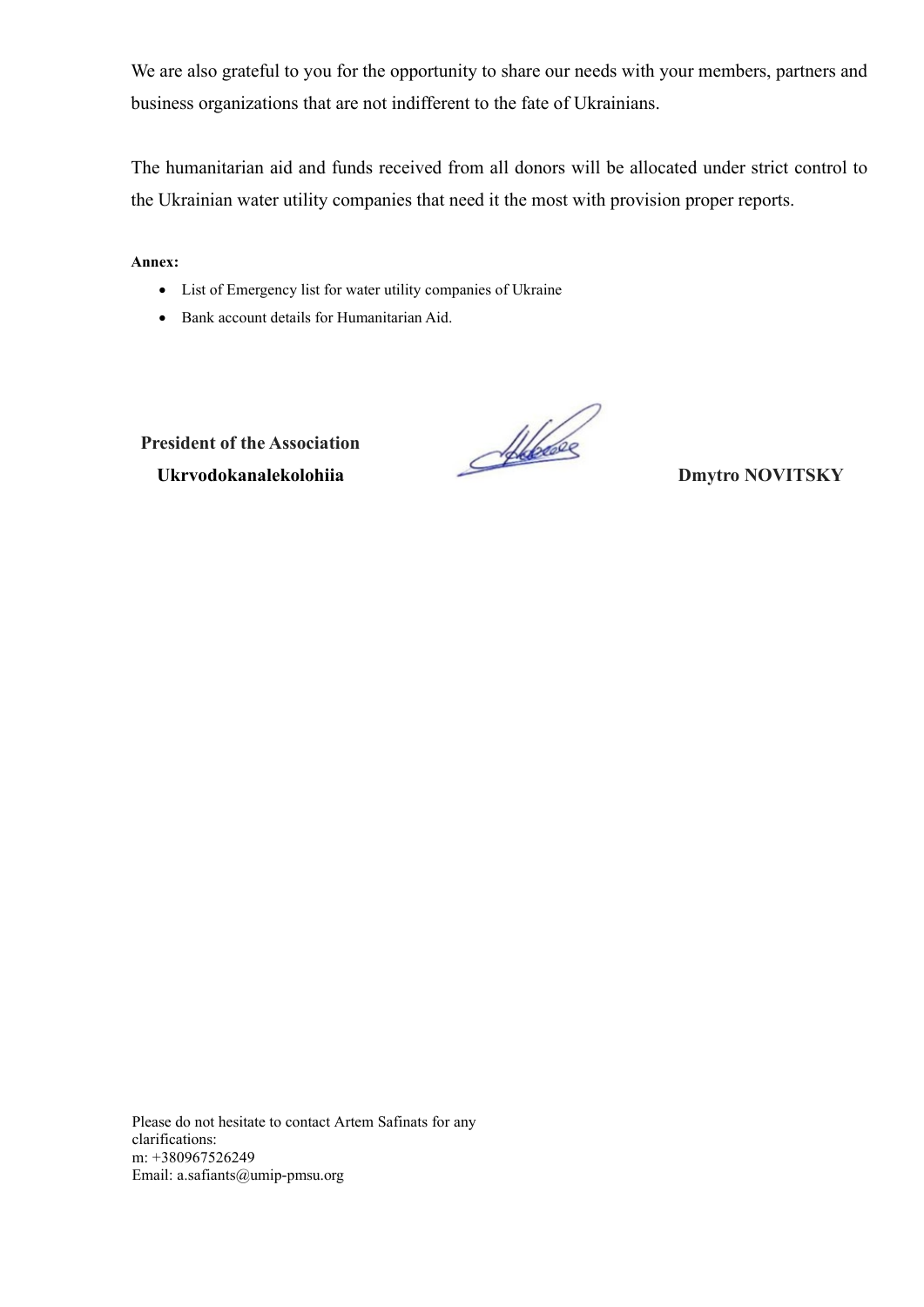# Ukrainian Association of Water Supply and Sewerage Enterprises **"UKRVODOKANALEKOLOHIIA"**



Address: 31 Kazymyra Malevycha Str., offices 315, 318, 03150 Kyiv Tel. 067-325-90-61, 067-354-57-66 e-mail: ukrvodokanal@ukr.net https://www.ukrvodokanal.in.ua

# **ANNEX – LIST OF EMERGENCY NEEDS**

## **ANNEX – EMERGENCY LIST OF NEEDS**

**Water utilities in the temporarily occupied cities and cities located in the zone of hostilities:** Kyiv, Zhytomyr, Sumy, Kharkiv, Mykolaiv, Irpin, Bucha, Bila Tserkva, Borodyanka, Chernihiv, Kramatorsk, Brovary, Vyshgorod, Boryspil, Korosten, Zaporizhia, Berdyansk, Izum, Chuguiv, Lubny, Myrhorod, Okhtyrka, Mariupol, Kherson, Kakhovka, Nova Kakhovka

### **LIST OF NEEDS – PROTECTIVE EQUIPMENT FOR WATER UTILITY SERVICE CREWS**

| N <sub>o</sub> | Protective equipment for workers and WU crews                                         |
|----------------|---------------------------------------------------------------------------------------|
|                | Hand tools, hydrodynamic equipment, welding equipment                                 |
|                | Walkie-talkies, chlorine-gas protective masks, chemical protection suits and wetsuits |
|                | Professional First Aid Kits (including blood stoppers medicine and devices)           |

## **LIST OF NEEDS – EMERGENCY EQUIPMENT FOR WATER UTILITIES**

| No             | <b>Emergency equipment</b>                                                                                          |
|----------------|---------------------------------------------------------------------------------------------------------------------|
| 1              | Transportable diesel motor centrifugal pump for various applications (Performance range from 2m3/h                  |
|                | to $130 \text{ m}^3/h$ )                                                                                            |
| 2              | Alternators with internal combustion engine (petrol/diesel fuel). Capacity from 10 to 70 kW                         |
|                | Voltage 220 V and 380 V                                                                                             |
| $\overline{3}$ | Submersible drainage pump with a capacity of $100 \text{ m}^3/\text{h}$ with hydraulic high-pressure drive from the |
|                | hydraulic station with a set of hydraulic double hose $(15 \text{ m})$ and pressure hose $(20 \text{ m})$           |
| 4              | Diesel generator with a capacity of 10, 20, 30, 45, 60, 70 kW                                                       |
| 5              | Electric pump for clean water with a capacity of 16-25 cubic meters per hour complete with pressure                 |
|                | hose (20 m) and power cable                                                                                         |
| 6              | Stainless Repair Clamps for pipes (DN60 to DN600)                                                                   |
| $\tau$         | Stationary power plant with a capacity from 30 kW to 370 kW                                                         |
| 8              | Gate valve and Knife gate valves for drinking water application (various diameters)                                 |
| 9              | Sewage electric submersible pump with a capacity of 100-200 cubic meters per hour complete with                     |
|                | pressure hose (25 m)                                                                                                |
| 10             | Large capacity disinfection systems, dosing pumps and compact disinfection systems for proper                       |
|                | drinking water disinfection                                                                                         |

# **LIST OF NEEDS – SPECIAL VEHICLES FOR WATER UTILITIES**

| N <sub>0</sub> | <b>Emergency equipment</b>                                                 |
|----------------|----------------------------------------------------------------------------|
|                | Water Tank Vehicles, Capacity: $10 \text{ m}^3$ to $20 \text{ m}^3$        |
| ↑              | Dump truck (wheel arrangements: 4x4 or 4x2; Max. load: not less than 6t)   |
|                | Excavator (optional equipment (accessories) could be specified separately) |
| 4              | Truck crane $(18 \text{ to } 25t)$                                         |
|                | Septic Tank Pumper Truck - Faecal sludge removal truck                     |